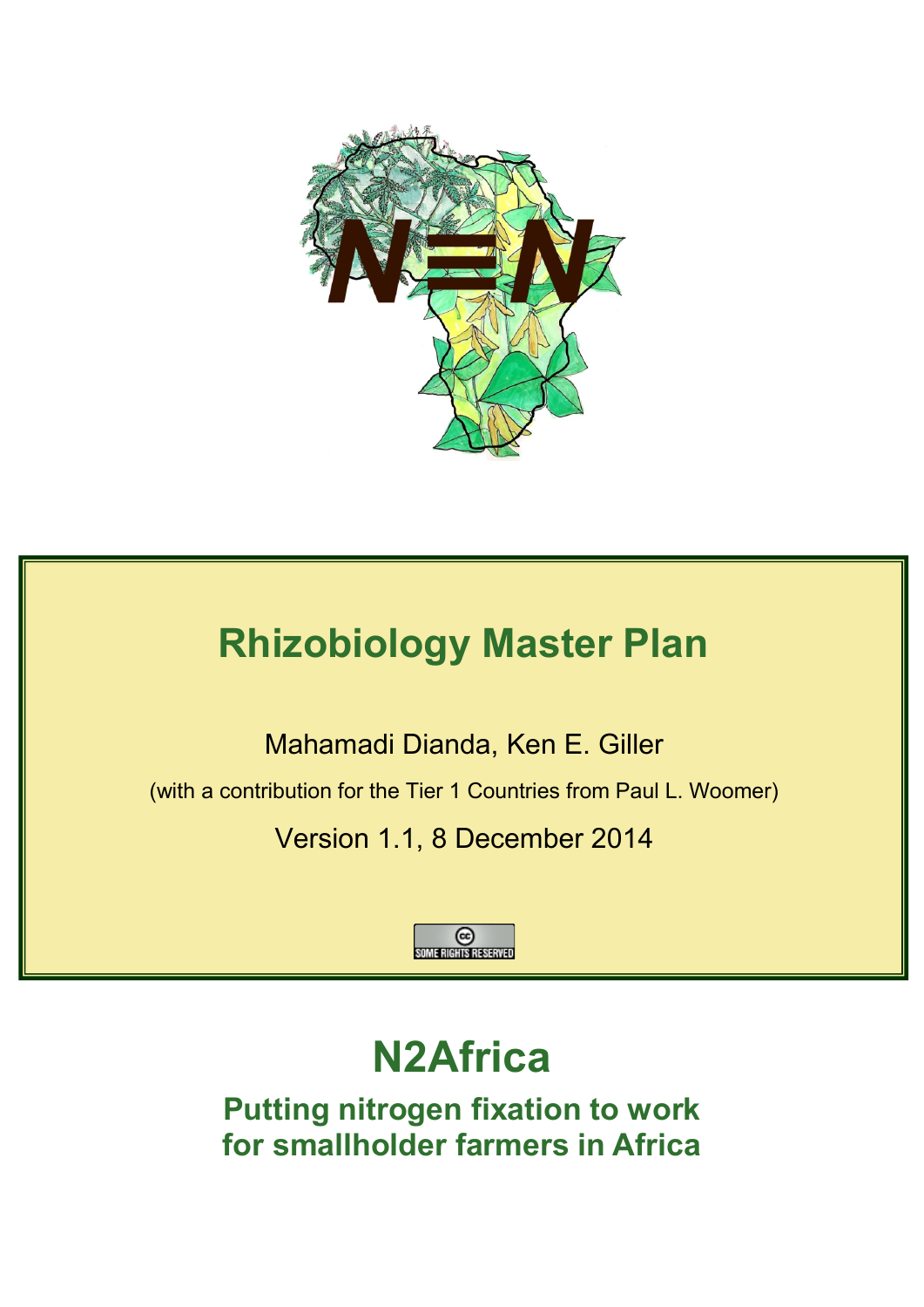

# **Summary**

N2Africa is committed to ensuring the best legume technologies reach smallholder farmers across sub Saharan Africa (SSA). This **Rhizobiology Master Plan** (MP) is specifically intended for core countries to address the rhizobiology component of *Objective 4: Tailor and adapt legume technologies to close yield gaps and expand the area of legume production within the farm*. It is suggested a single and integrated rhizobiology research plan to instigate a common approach, which will lead to significant improvements on relevant issues such as the consistency in research designs, data collection to feed databases used for meta-analysis, etc., across N2Africa core countries. Other advantages of the MP include assurance of timely delivery of expected project outcomes / outputs.

The rhizobiology MP is built mostly upon lessons learnt from phase I, but also advances achieved in legume technologies across SSA. While previous research efforts have been focused on soybean in general, current evidence suggests that several other grain legumes (*e.g*. cowpea in Ghana and chickpea in Ethiopia) have great response potential to inoculation with rhizobia. Therefore, phase II will focus on bio-prospecting to identify new elite rhizobia strains for four other major grain legumes – common bean, cowpea, faba bean and groundnut. The aim is to isolate elite strains from nodules of each target crop and evaluate for yield increases that can justify recommendation of inoculants to farmers. Thus, any significantly better strain to come, using proper statistical methods to ascertain differences up to 10% at least, that is robust and stable under screen house and field conditions, could be advanced for inoculant production.

Meanwhile, when dealing with promiscuous legumes such as cowpea, that nodulate readily with soil native rhizobia, advances in inoculant technologies depend upon clearly understanding success or lack of success of inoculation. This requires competition studies of background populations of indigenous rhizobia and tracing the inoculant strains in nodules. Standard methods of molecular typing will be used to characterize the role of the rhizobial genotype, from both soil and inoculant sources, in the  $(G_1 \times G_2) \times E \times M$  interaction, and its contribution to vield in farmer's fields.

The rhizobiology MP consists mainly of four activity clusters, each containing a set of activities involving specific tasks. These clusters are structured to ensure a relative flexibility that allows participating countries to adapt their rhizobiology plans to facilities available locally. Two activity clusters namely (1) Biopropecting and (2) Identify elite strains, are expected to be implemented by almost all core countries; Two others, (3) Inoculant formulations and (4) standard operating procedures, will be implemented mostly by the inoculant factory at the central level. In addition, bridges are suggested between the rhizobiology MP and the others, especially with the Agronomy Master Plan, to ensure streamlining across N2Africa interventions.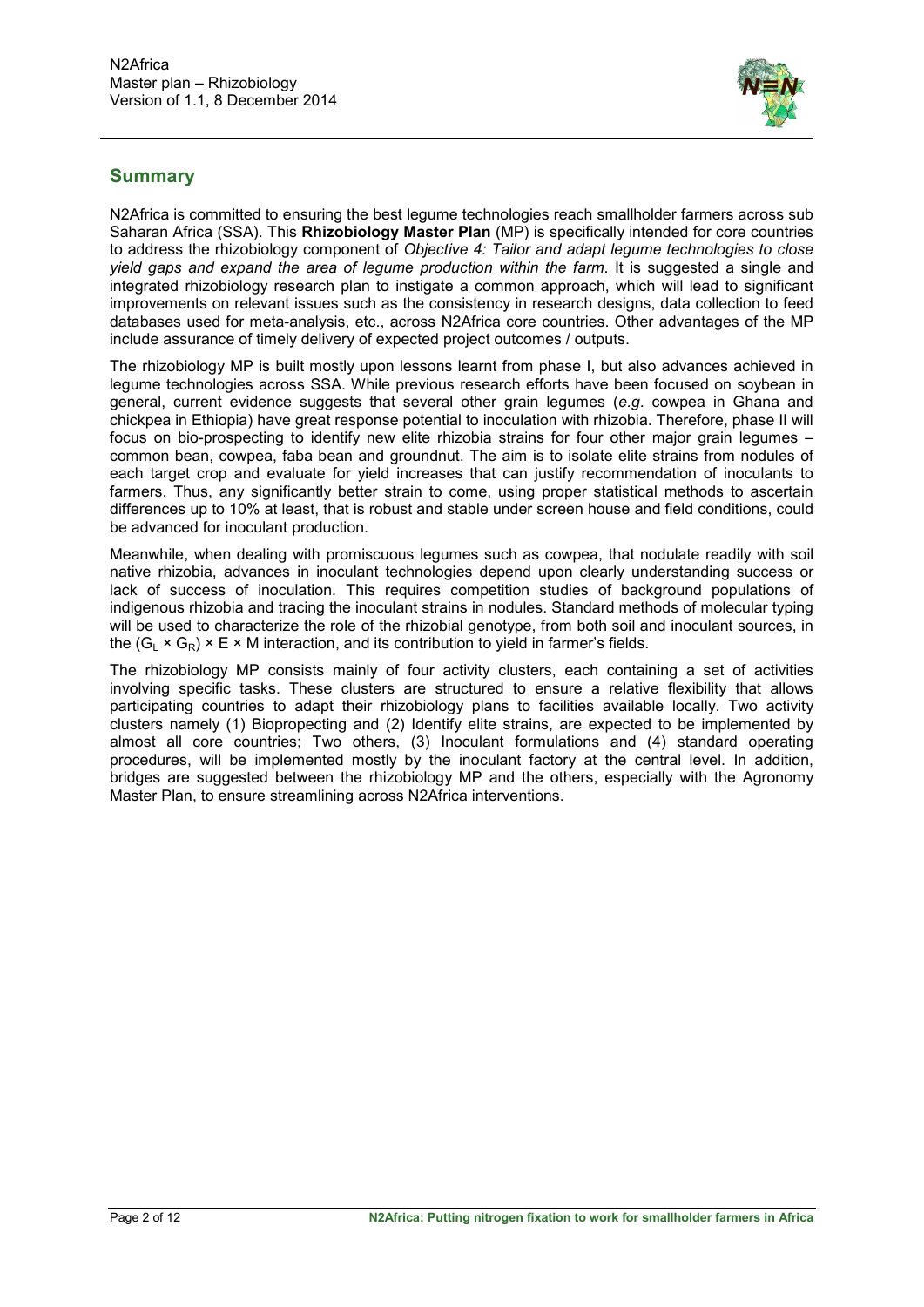

## **I. Introduction and justification**

The N2Africa Master Plans are documents intended to foster a common approach across all of the Core Countries. The plans are designed to achieve the N2Africa Vision of Success and the Research Framework of the approved project proposal. This means all Master Plans need to ensure timely delivery of the outputs and outcomes.

This Master Plan specifically addresses the Rhizobiology component of:

#### **Objective 4: Tailor and adapt legume technologies to close yield gaps and expand the area of legume production within the farm**

Through design of a single, integrated Rhizobiology research plan we aim to ensure consistency in research designs and data collection to allow for meta-analysis across N2Africa core countries.

Strain improvement above existing strains is a process of screening and incremental improvement so any significantly better strain that is robust and stable under laboratory and field conditions can be moved along the development pipeline towards production. Previous research efforts have been sporadic, and coordinated rigorous screening of large numbers of isolates and widespread field trials is therefore necessary. Little attention has been paid to grain legumes other than soybean and common bean, yet recent results from Savanna Agricultural Research Institute (SARI), Ghana in collaboration with EMBRAPA have shown strong inoculation responses with cowpea. N2Africa has already observed 20% increases in yield in inoculation trials with chickpea in Ethiopia. In Phase II, N2Africa will bioprospect and identify new elite strains of rhizobium for the other major grain legumes – common bean, cowpea, faba bean and groundnut.

## **II. Underlying principles**

To date most N2Africa Rhizobiology research has been conducted on soybean, which is relatively specific in its requirement for rhizobia and responds strongly to inoculation. Our current evidence suggests that common bean responds to inoculation in some, but not all soils. Given the relatively cheap price of inoculants it is probably worth recommending inoculation of common bean. Although several companies are selling rhizobium inoculants for groundnut we have no evidence to confirm this is worthwhile and we do not advise inoculation of groundnut. Recent evidence suggests that new strains from Brazil can give strong inoculation responses on cowpea in Ghana. This work is still at the experimental stage and needs more widespread confirmation.

Particularly when dealing with promiscuous legumes such as cowpea, that nodulate readily with rhizobia already present in the soil, yield responses to inoculants are found only when the elite inoculant strain is substantially more effective in  $N<sub>2</sub>$ -fixation than the indigenous strains, and when the elite inoculant strain can be established in the nodules of the grain legume. This is essentially a 'numbers game' and high quality inoculants that can deliver large numbers of the inoculant strain on the seed are needed to ensure success. Understanding success of inoculation under such circumstances relies on studies of background populations of indigenous rhizobia and tracing the success of nodulation by the inoculant strains though 'competition studies' using molecular typing. Standard methods are available for this and will be deployed to understand success, or lack of success of inoculation.

This leads to the main aims of the Rhizobiology research, namely to provide the necessary inoculant technologies to close the yield gaps on farmers' fields by achieving the following:

### **Aims**

- To understand the role of  $G_R$ (both background populations of rhizobia and inoculant strains) in the  $(G<sub>L</sub> \times G<sub>R</sub>) \times E \times M$  interaction and the contribution to productivity and yield
- To isolate elite strains for common bean, cowpea, faba bean and groundnut and evaluate whether yields can be increased substantially and consistently to justify recommendation of inoculants to farmers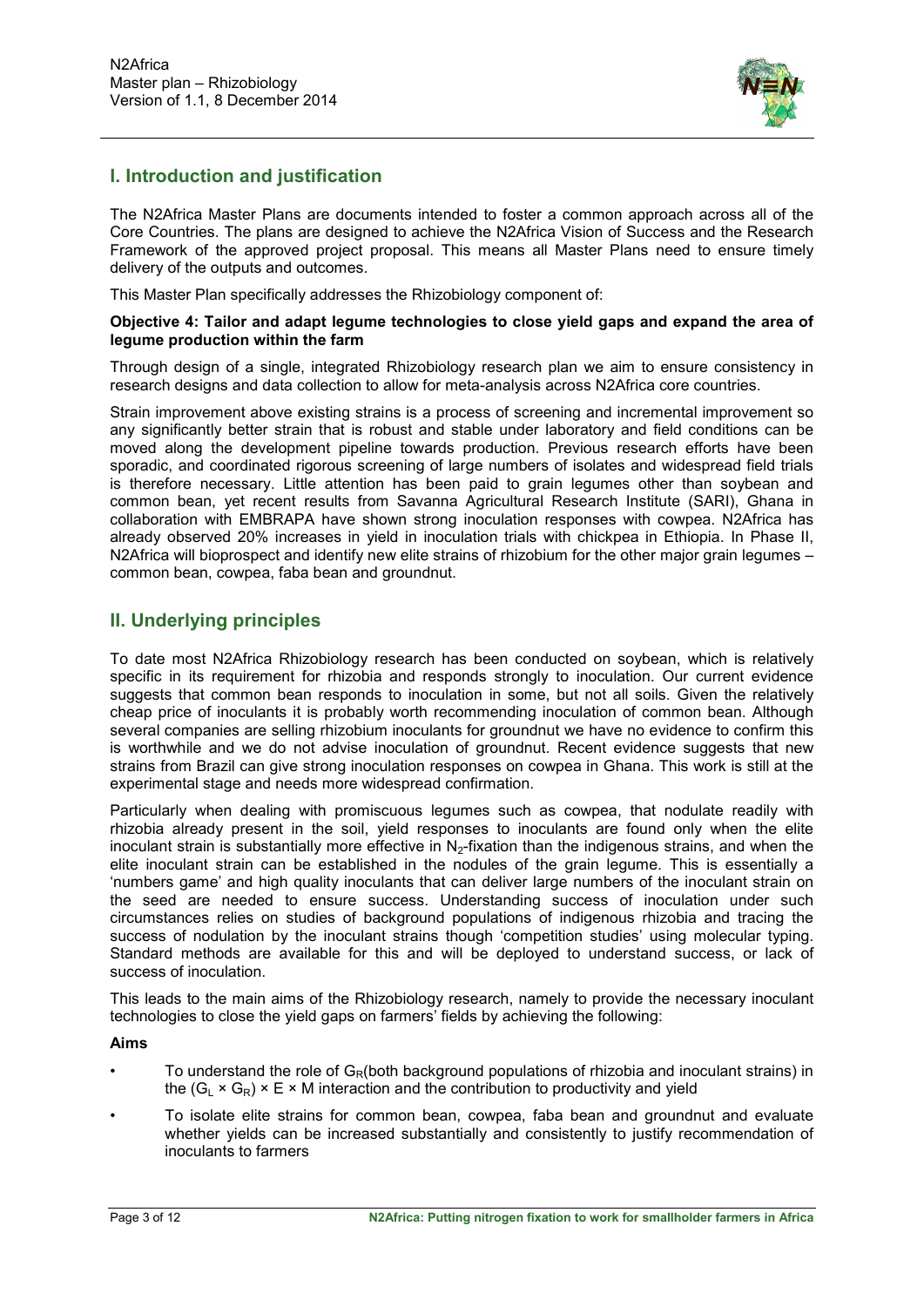

#### **Approach**

- No further bioprospecting will be done with soybean as elite strains have already been identified through prior research.
- Bioprospecting will be focused on common bean, cowpea, faba bean and groundnut. It seems that further research on strains for chickpea may be needed.
- Bioprospecting will be done by isolating only from nodules of the target hosts, either from sampling nodules in the field or using the target legume as a trap host growing soils collected from diverse ecologies.
- While ranking strains can be routinely used for initial characterization and evaluation of isolates from nodules, final screening of rhizobia for the identification of candidate elite strains should use proper statistical analysis of differences to test for significant host response.
- For testing of inoculants it is essential to separate the effects of the rhizobium strain and the inoculant formulation. Where commercial inoculants are available and close collaboration established, this may be achieved through the substitution of current industry standards with candidate elite strains.
- To date no strong and consistent ( $G_L \times G_R$ ) shown to warrant selection of particular strains for particular crop varieties. This means that each crop needs only one inoculant strain to be used in commercial inoculants, but does not preclude the examination of inoculants containing more than one strain.
- Increases in yield of at least 10% above current practice (clearly visible to farmers) are a threshold for identification of better inoculant technologies. This threshold should be reached consistently before N2Africa will actively promote the new technology with smallholder farmers.
- Much of the more detailed Rhizobiology will be conducted through N2Africa PhD research, but this research must address specific cluster tasks described below.

## **III. Activity clusters within the Rhizobiology Master Plan and relation to other Master Plans**

The Rhizobiology Master Plan consists of a set of activities (Figure 1.), which have a set of specific tasks associated with them. The Rhizobiology Master Plan interacts logically with the other Master Plans, in particular with the Agronomy Master Plan through Task 4.1.2. New inoculant strains will be fed into the Dissemination Master Plan as part of the promotion and dissemination of robust inoculant technologies through private inoculant companies.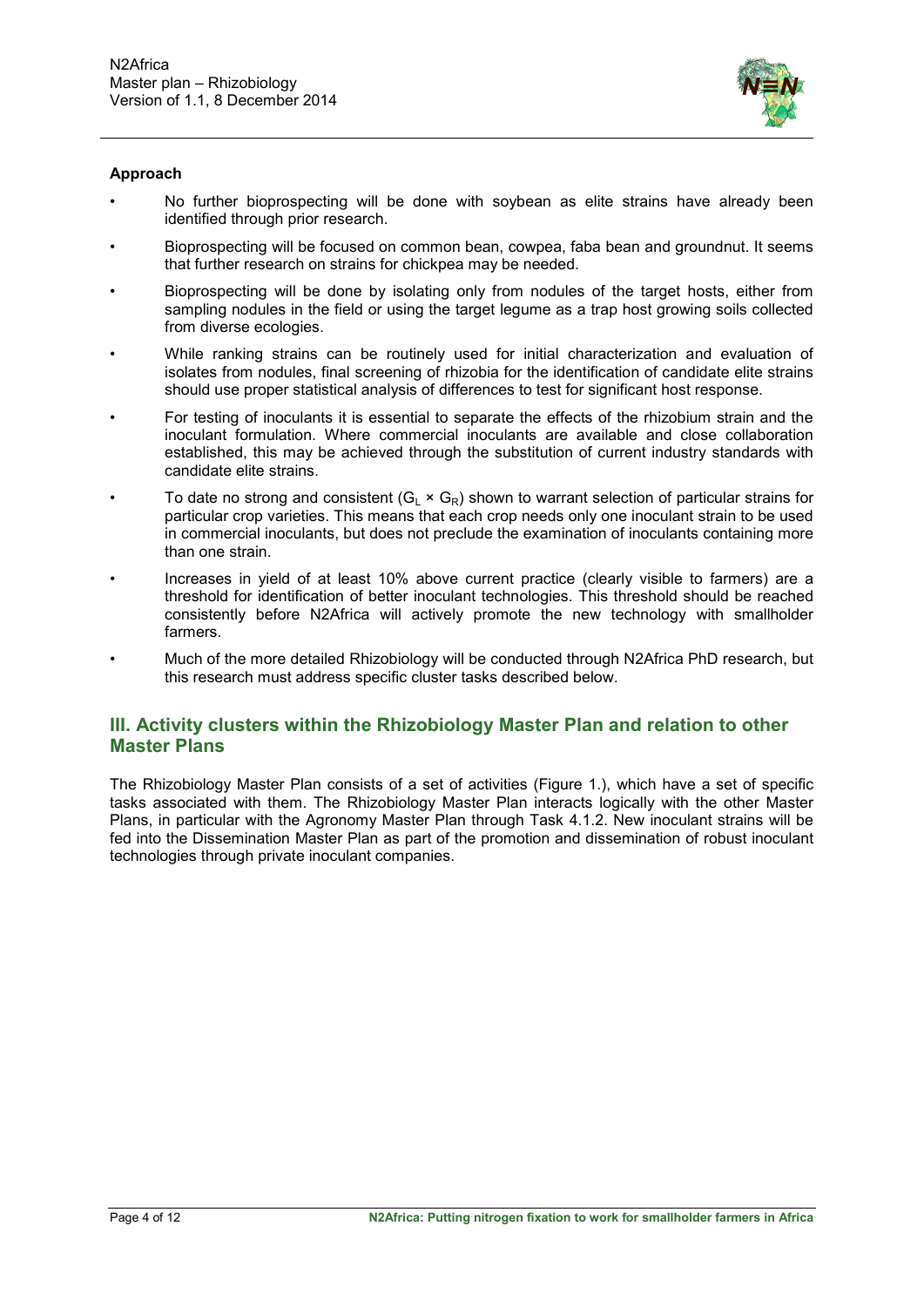



#### **Figure 1: Content of the Rhizobiology, agronomy, and M&E and data management master plans with specific reference to the activities as per the Results Framework of N2Africa Phase II. The different activity clusters are delineated in boxes.**

Detailed research under Activity 4.7. "Evaluate competitiveness and survival of introduced rhizobium strains as affected by M x E" will be conducted by PhD and/or MSc students by sampling nodules from inoculant field trials that have been established under Task 4.1.2 and from the long-term trials Task 4.4.2.

## **IV. Cluster contents**

## V.1. Bioprospecting cluster

This cluster aims to isolate and evaluate rhizobium strains under Activity 4.5. Isolate, authenticate, and evaluate new strains of rhizobia for the target legumes for greater symbiotic effectiveness. It will consist of three main tasks:

### **Task 4.5.1** Review of Phase I Rhizobiology data and secondary literature (Year 1)

This task will synthesize the current state of knowledge on the rhizobial strains for each of the key N2Africa legumes. It will bring together experimental data from Phase I, the bridging grant, and published data from the literature. The University of Nairobi MIRCEN laboratory holds several of these isolates identified during Phase I. The N2Africa Rhizobium database lists over 800 isolates collected during Phase I, but the actual strains are held within individual laboratories.

**Task 4.5.2** Sample nodules and isolate, authenticate, and evaluate new strains of rhizobia (Year 1-2)

Several countries have already accumulated large numbers of rhizobial isolates during Phase I or in Ethiopia through earlier research by partner organisations. N2Africa has allocated three PhDs to studies of rhizobia on common bean and cowpea. Aliyu Abullahi (Phase I PhD student) is working at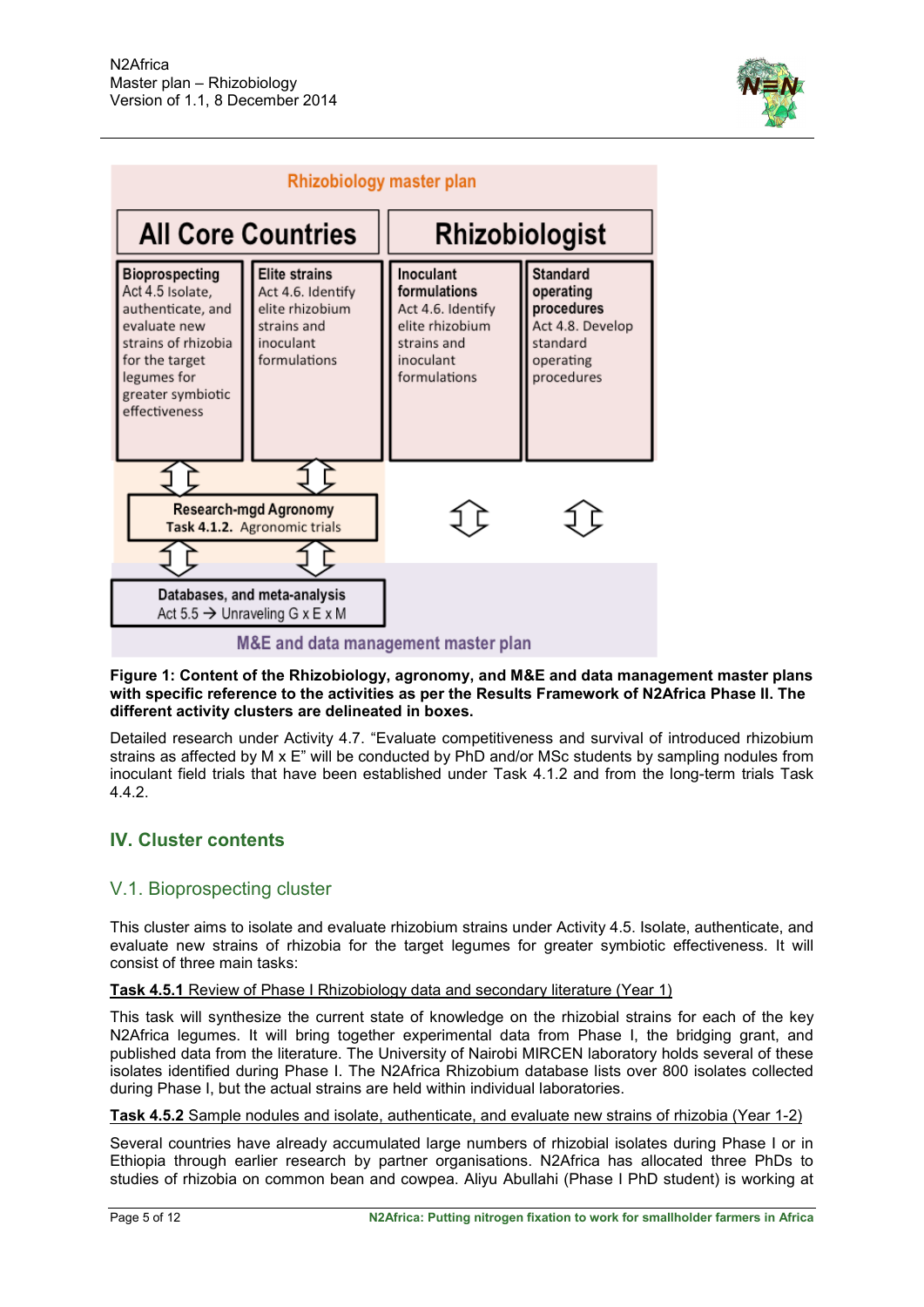

Murdoch University on groundnut rhizobia. Research to identify elite strains for common bean, cowpea, faba bean and groundnut does not need to be conducted in all countries. Where emphasis is placed will depend on the existing skills and capacity of the laboratories.

Where laboratories are already functioning well, samples should be collected from the nodules of the target host in uninoculated fields across a wide range of agro-ecologies. Nodules can be dried, in tubes with silica gel and cotton preferentially, and stored for later isolation of strains. Isolations will be made using standard protocols and all isolates must be authenticated on their relevant host (following Koch's postulates) in growth pouches, Leonard Jars or whatever locally-adapted method is available. Authenticated isolates will be allocated a reference number and added to the N2Africa database.

#### Effectiveness screening

Routine screening for effectiveness in the glasshouse can then be conducted. It is essential that tests on promising isolates are repeated at least twice before the strains are advanced for further testing. A proposal would be to test 20-40 rhizobial isolates in duplicate in each batch, retaining the best 5-10 isolates for further testing.

Essential treatments in all experiments: Uninoculated control, +N treatment, standard inoculant strain in each batch (e.g. USDA110, USDA 532c).

#### Stress tolerance screening

Where environmental stresses such as excessive salinity, drought, soil acidy and water logging are likely to constrain nitrogen fixation, there will be need to screen further effective strains for their ability to maintain performance under local conditions.

In that case, experimental treatments may include both standard stress tolerant and candidate strains, tested at increasing stress levels.

#### **Task 4.5.3** Characterization of rhizobia (Year 2-4)

Subsets of rhizobial isolates will be advanced for molecular characterization. The precise methods and the sampling schemes need to be decided depending on more detailed discussions around specific research aims (e.g. characterising elite strains, soil population diversity studies).

## V.2. Identify elite strains

This cluster aims to identify new elite rhizobium strains under 4.6. Identify elite rhizobium strains and inoculant formulations for beans, groundnut, and cowpea. It will consist of two main tasks:

#### **Task 4.6.1** Test elite strains identified during Phase I and from other collections over multiple locations (Year 1-2) **N.B. Trials will be established under Task 4.1.2 Agronomy Master Plan**

This task will be focused on common bean, soybean and cowpea where a number of candidate strains have been identified. During Phase I strains were isolated in Kenya that performed better with common bean than CIAT899 and better than USDA110 with soybean trials (NAK strains). HB429 (an isolate from Ethiopia) showed excellent performance in almost all test locations and should be included in tests. The Savanna Agricultural Research Institute in Tamale, Ghana has reported promising results with cowpea strains isolated in Brazil through a collaborative project with EMBRAPA, and other promising cowpea strains are available in Ethiopia.

Standard treatments: Uninoculated control, +N treatment, recommended strain for each legume e.g. USDA 110, USDA 532c for soybean.

Inoculant formulations: Produced in sterile carriers to guarantee consistency and large numbers of cells on the seed or through substitution of current industry standard with candidate elite strains where commercial inoculants are available and collaboration exists.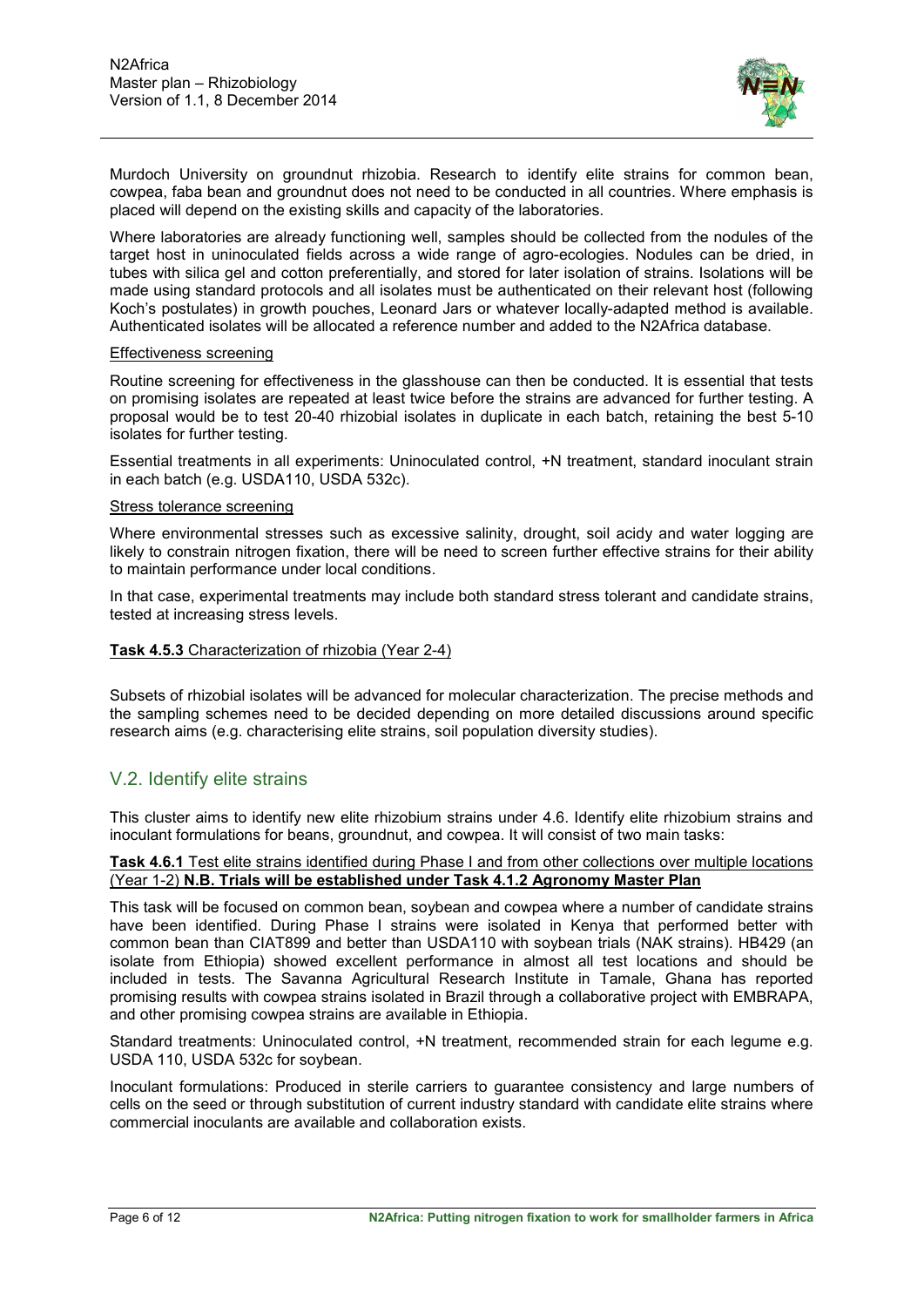

#### **Measurements**

Standard soil analysis before planting, most probable numbers (MPNs) to count soil rhizobia using relevant host at planting.

Nodule assessments, nitrogen accumulation at physiological maturity, sampling of broad-leaved weeds and shoots for  $^{15}$ N-natural abundance estimation of N<sub>2</sub>-fixation.

Grain and stover yield at harvest - %N measured to estimate N accumulation.

**Task 4.6.2** Evaluate stability of inoculant strains during repeated subculture and for suitability for inoculant use (Year 1-2)

This task will be conducted at IITA-Ibadan by the N2Africa microbiologist to describe the cultural characteristics and examine the suitability of the strains for repeated culture and stability of effectiveness through glasshouse plant testing.

## V.3. Inoculant formulations

This cluster will evaluate alternative inoculant formulations under Activity 4.6. Identify elite rhizobium strains and inoculant formulations for beans, groundnut, and cowpea. It will consist of two main tasks:

#### **Task 4.6.3** Compare formulations of existing inoculant products available on the market in Africa (Year 2)

This task will be conducted by the microbiologist at Ibadan. The aim is to compare the different carriers currently being used by the various producers in Africa (e.g. peat, lignite, bagasse, filter mud) and assess them for their ability to maintain large numbers of rhizobia and to deliver a large number of rhizobial cells onto each seed, depending on the recommended method or adhesive.

#### **Task 4.6.4** Explore alternative formulations for inoculants (Year 3-4)

This task will explore alternative formulations, such as liquids or granules for delivering rhizobia into the field. This could be of particular interest in case elite strains are found which could be used for inoculation with groundnut and common bean.

## V.4. Standard Operating Procedures cluster

This cluster will execute Activity 4.8. Develop standard operating procedures for the production, quality control and application of effective rhizobium inoculants. Tier 1 Countries will also participate in this cluster as described in Appendix 1. This cluster consists of two tasks:

#### **Task 4.8.1** Collate and revise standard operating procedures (Year 1)

Working closely with COMPRO, standard operating procedures for the production, quality control and application of effective rhizobium inoculants will be revised and published.

Standard methods for quality control of inoculants were developed and summarised in earlier reports (see Report 19, Bala 2011). The Rhizobiology methods manual will be published in 2014 and will contain detailed methods for all procedures.

#### **Task 4.8.2** Procedures for production and application of inoculants (Year 1-4)

Procedures for industrial production and application of inoculants vary among companies and are not the responsibility of N2Africa. Procedures for production and application of inoculants *for experimental use* will be developed in Year 1. To ensure the best possible delivery of large numbers of rhizobia onto the seed, gamma-sterilized peat sachets containing polymer will be used. As no gamma irradiation facilities are readily available in Core and Tier 1 Countries and different carriers are in use in various countries, Wageningen University is responsible for assembling and distributing these sterile sachets to all country Rhizobiology teams through their Country Coordinators. Capacity to produce inoculants for experimental use will be generated within each country, but for testing across countries these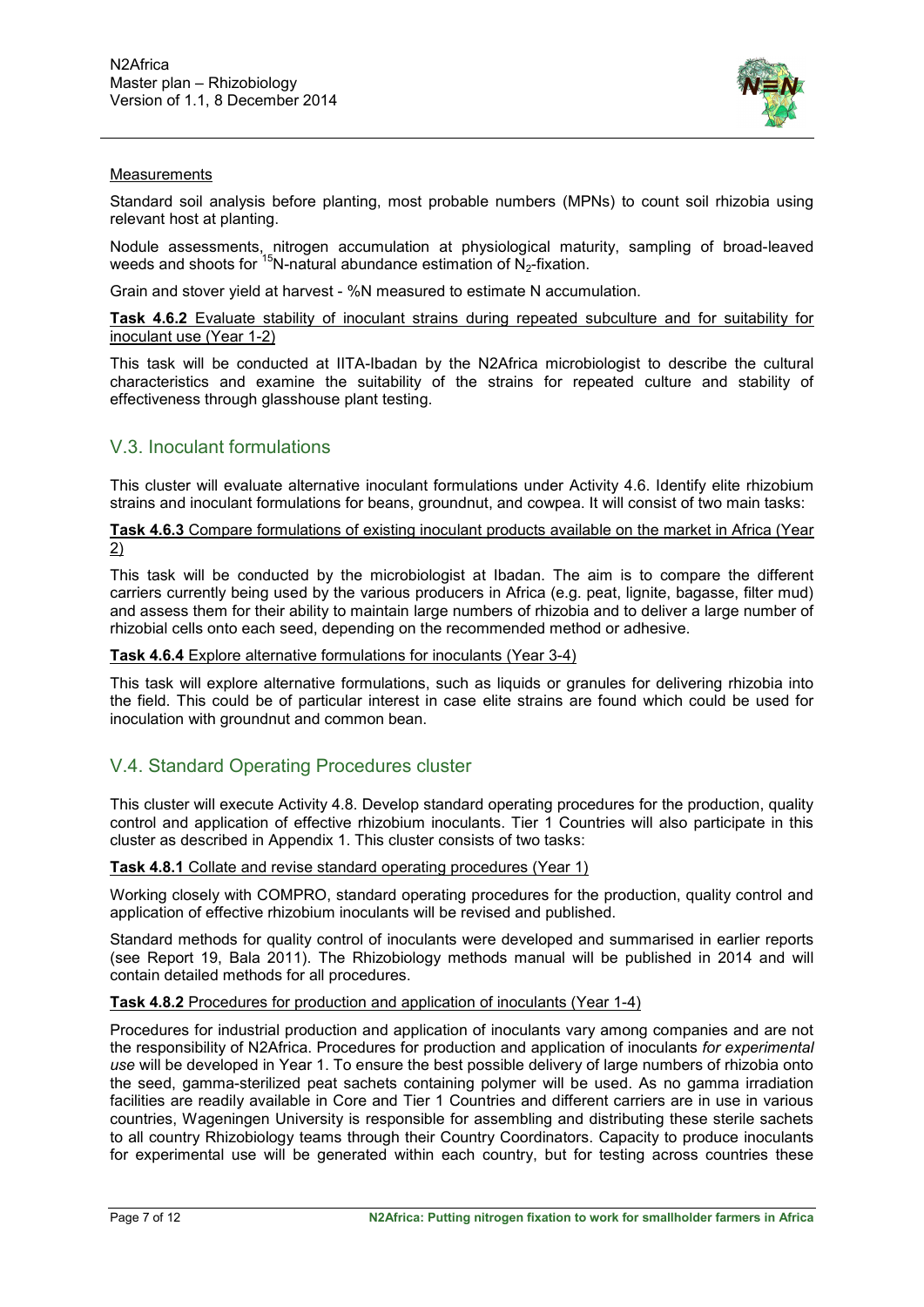

inoculants containing the elite strains will be made centrally by the microbiologist at IITA-Ibadan using the accepted abovementioned sterile sachets.

Effectiveness of inoculant technology for enhanced legume production is dependent on availability of high quality legume inoculants. N2Africa will work together with the private sector to ensure high quality inoculants are produced and that quality is maintained to the point of use. Where inoculant quality fails to meet required standards, N2Africa will support industry research into inoculant formulation and packaging. The inoculant pilot plant in Nigeria will focus on replicable issues related to formulation, mixing, curing packaging and commercialization, so we will not attempt this in all countries.

Standard inoculant formulations are suitable for most legumes. If elite strains are identified for groundnut, research to identify appropriate inoculation methods will be warranted as the thin seed coat (testa) of groundnut makes it vulnerable to damage. In this case dry inoculation or a method to apply inoculant in the planting furrow has been shown to be advantageous.

#### **Inoculant quality control along the supply chain**

N2Africa is committed to ensuring the very best technologies reach the hands of smallholder farmers. Companies producing inoculants assure a certain standard of quality<sup>[1](#page-7-0)</sup> as the inoculant leaves the factory. With a live product, such as a rhizobial inoculant it is essential to ensure the quality of the inoculant at the point of use in the farmer's field. It is likely that problems may arise if the inoculant is exposed to heat, or to too cold conditions, during storage and transport.

Studies will be done to follow the quality of inoculants and see how this changes along the supply chain. A number of different sampling strategies can be proposed depending on how the supply chain is organized.

We assume that the inoculant quality is known at point of manufacture. The starting point for assessing quality along the supply chain could be to test quality at the point of use in farmers' fields. If the quality is found to be good, then there is no need to trace back through the supply chain. If the quality is poor (unacceptable) at the point of use in farmers' fields more detailed investigation is warranted. An approach would be to work backwards up the supply chain from point of sale to point of manufacture, or to sample at all levels at the same time.

Once samples are taken for quality testing they must be transported to a laboratory for testing as quickly as possible so that problems/variability is not introduced. This requires samples to be kept in a cool box but not over-cooled or put in contact with ice as excessively low temperatures can also reduce the numbers of rhizobia surviving.

Some five levels can be identified along the supply chain at which the quality should be checked (Figure 2). The number of samples to be taken will increase down the chain towards the farmers' field to capture the variation in handling and use that will be introduced. The numbers of samples required at each level will depend on the numbers of packets being sold and used.

It's likely that most variability in inoculant quality will occur at the end user level due to unpredictable methods of handling from the acquisition of the sachets up to the effective seed inoculation at planting. However, this portion of variability could be the most difficult to capture. If we assume that most farmer's will be using a single sachet only for inoculation, then 10% of such sachets should provide a reasonable sampling rate to assess inoculant quality under farmer's conditions. Intact sachets can be collected in the field just before inoculation starts, with a clear description on how they were handled since being taken from the retailer (where and how long inoculant was kept, batch references, etc.). Still other situations such as "coated seed" ready for planting, "remnant inoculant" intended for further use, etc., are interesting cases that deserve attention (e.g. >10 samples each, depending on other factors as above).

-

<span id="page-7-0"></span> $1$  By quality, we mean the number of rhizobia delivered onto the seed at planting which is often influenced strongly by the number of contaminants in the inoculant when it leaves the factory.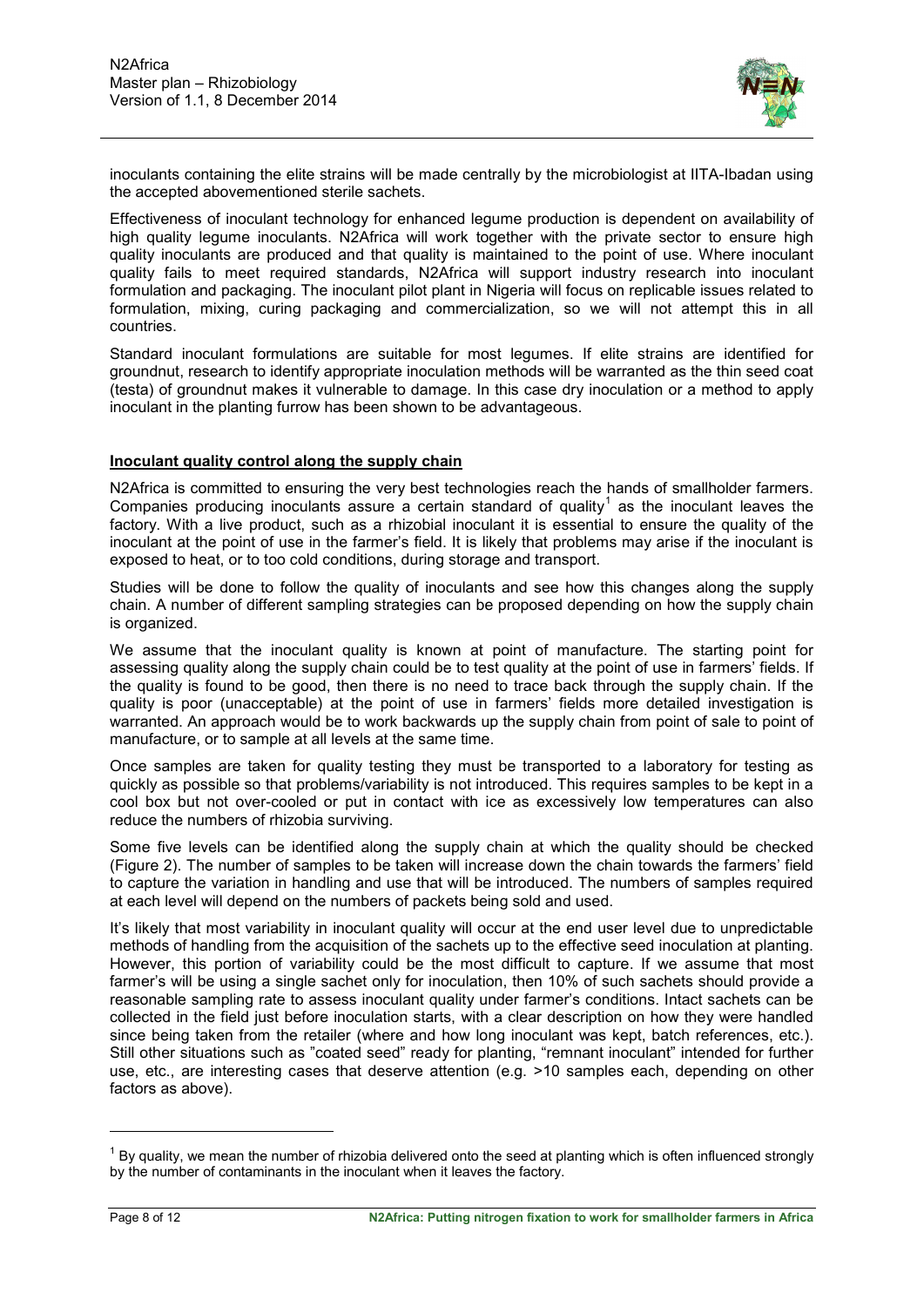

Lower rates of sampling (e.g. 5% for retailers and <5% for whole sellers, ≤1% for factories), could be applied upwards to actors on the value chain.

It is recommended that ahead of sampling, arrangements are made with the nearest equipped laboratory to handle quality control when local facilities are limited, in order to avoid improper storage of already collected samples.



Figure 2. Recommended levels of sampling for assessing the quality of legume inoculants along the supply chain. Note the increasing number of samples to be taken down the chain from the factory towards field application

# V.5. Links to long-term experiments in the Agronomy Master Plan

Aspects of rhizobium ecology will be included in the long-term experiments that are planned under the Agronomy Master Plan. Questions to be explored are whether or not repeated inoculation is needed, and the impacts of soil fertility management practices and crop sequences on survival of rhizobia in soil. This can be achieved by measurement of yield and nitrogen fixation responses in relevant treatments and monitoring of populations of compatible rhizobia using MPNs.

## **V. Approximate timing of cluster implementation**

With efficient screening systems in the glasshouse we can move to multi-locational screening in the field within 2 years, and multi-locational screening across rainfall gradients can act as a substitute for multiple seasons. In some regions (e.g. Uganda and Northern Tanzania) there are two cropping seasons each year which also facilitates testing.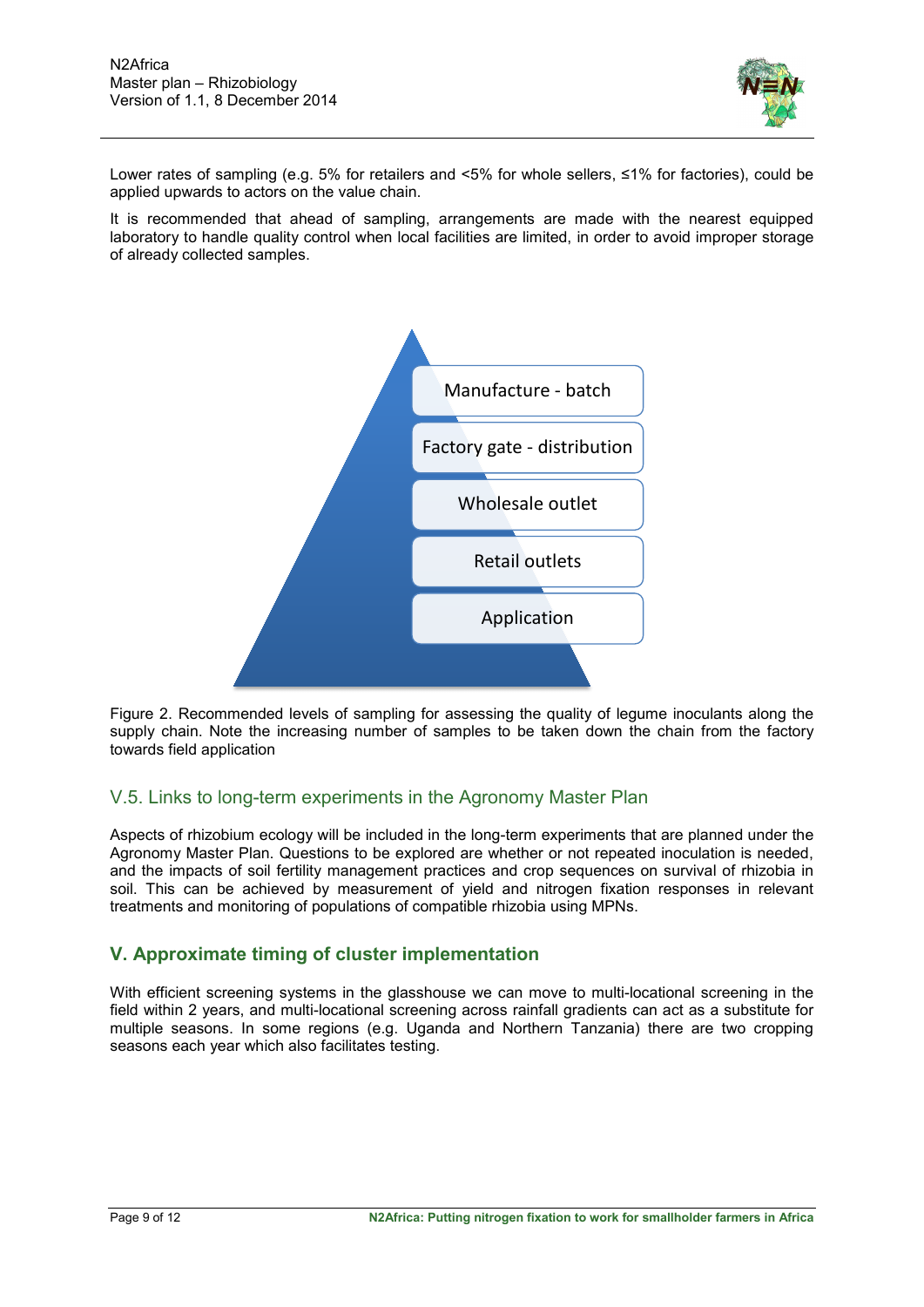

## **Uni-modal areas (note: 'G' refers to 'Generation')**

| <b>Activity</b> | 2014                     | 2015  | 2016  | 2017                                           | 2018                                  |
|-----------------|--------------------------|-------|-------|------------------------------------------------|---------------------------------------|
| 4.5             | G1                       | G2    | G3    | $\hspace{0.1mm}-\hspace{0.1mm}-\hspace{0.1mm}$ | $\hspace{0.05cm}$ – $\hspace{0.05cm}$ |
| 4.6             | G1                       | G2    | G3    | $- -$                                          | $\overline{\phantom{m}}$              |
| 4.8             | G1                       | $- -$ | $- -$ | $- -$                                          | $\overline{\phantom{m}}$              |
| 412<br>−.∠      | $\overline{\phantom{m}}$ | َ ت   | G2    | G3                                             | $\hspace{0.05cm}$                     |

#### **Bi-modal areas**

| <b>Activity</b> | 2014          |    |                | 2015  | 2016                                  |       |       | 2017                     |       | 2018  |
|-----------------|---------------|----|----------------|-------|---------------------------------------|-------|-------|--------------------------|-------|-------|
|                 | $-$           | G1 | G <sub>2</sub> | $- -$ | $\hspace{0.05cm}$ – $\hspace{0.05cm}$ | $- -$ | $- -$ | $\overline{\phantom{m}}$ | $- -$ | $- -$ |
|                 | [as relevant] |    |                |       |                                       | $- -$ | $- -$ |                          |       |       |
|                 |               |    |                |       |                                       |       |       |                          |       |       |
|                 |               |    |                |       |                                       |       |       |                          |       |       |

## **VI. References**

Bala, A., 2011. Quality assurance (QA) protocols based on African capacities and international existing standards developed, www.N2Africa.org, 16 pp. [\(Link\)](http://www.n2africa.org/sites/n2africa.org/files/images/N2Africa_Quality%20assurance%20protocols%20based%20on%20African%20capacities%20and%20international%20existing%20standards%20developed.pdf)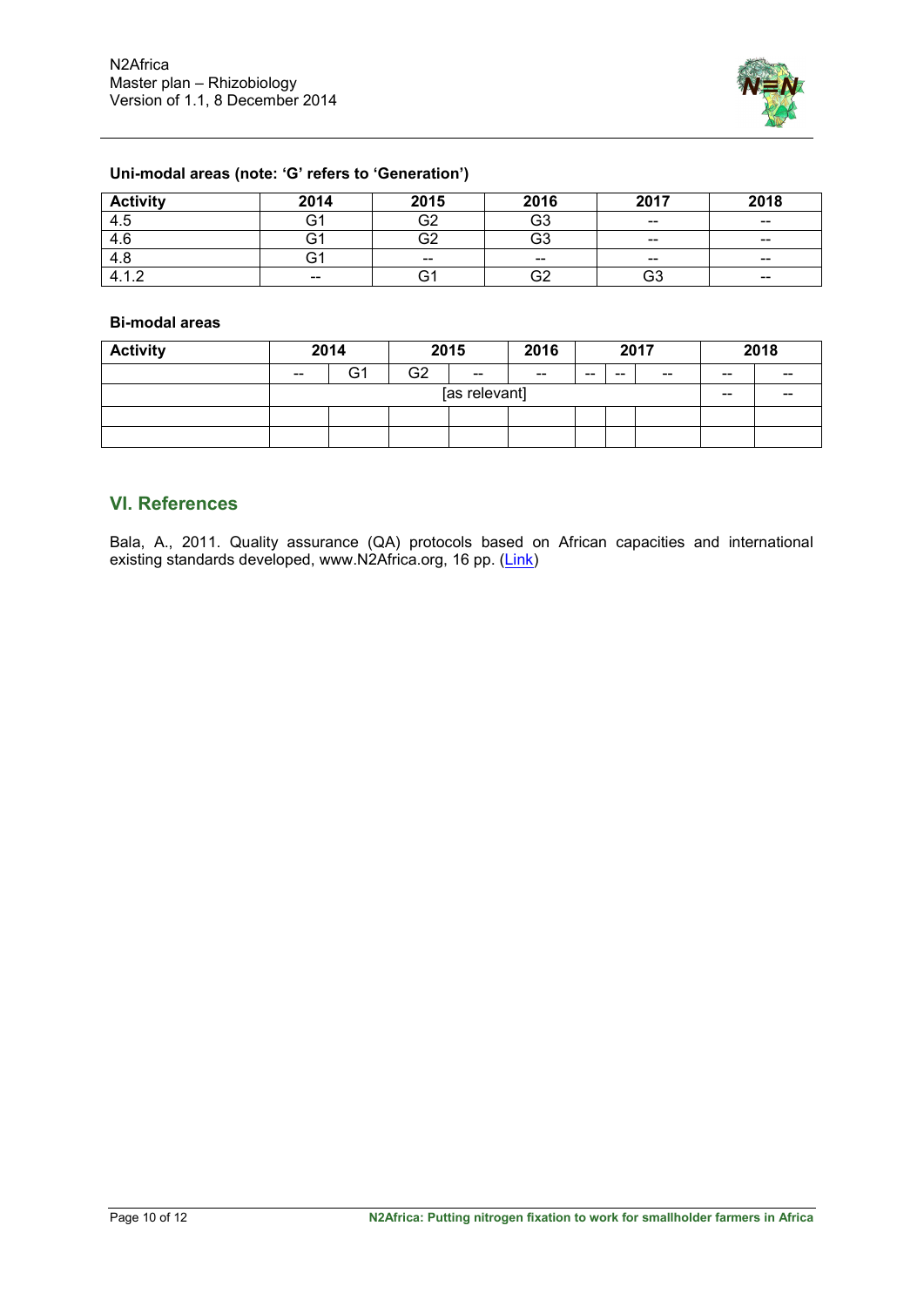

## **Appendix 1 Tier 1 Rhizobiology Activities**

Tier 1 Countries have a much narrower mandate in rhizobiology than the Core Countries that is largely built upon the laboratory upgrading funding the project's previous phase and the need to assure that legume inoculants reaching farmers in the Tier 1 countries meet a minimum standard. Necessary skills are in place as training was provided to microbiology technicians during Phase 1 and necessary facilities are in place (Figure 3). QC protocols are established (Bala, Milestone Report No. 19) and industry standards set (Woomer, Milestone Report 57). N2Africa seeks to establish project-wide standard operating procedures by end of 2015 (Activity 4.8).



**Figure 3. A workstation suitable for routine quality assessment of inoculants in place at MIRCEN**

**The Tasks.** Four Phase 2 activities specifically relate to rhizobiology, with three of them assigned as Lower Priority for Tier 1 countries, and one as High Priority. Partners are only required to report upon High Priority Activities but are encouraged to address other activities as they see fit.

**Task 4.5. Isolate, authenticate, and evaluate new strains of rhizobia for the target legumes for high symbiotic effectiveness (Lower Priority).** Each Tier 1 country assembled a Rhizobium Germplasm Collection during Phase 1 and contributed to the development of the N2Africa Rhizobium Database. Any new information relating to further strain characterization or additional strains collected should be entered into database. Relay any new findings through Tier 1 Rhizobiology Officer

**Task 4.6. Identify elite rhizobium strains and inoculant formulations for beans, groundnut, and cowpea (Lower Priority).** Main responsibility for this task falls upon the Rhizobiology Officer at IITA. A call was made for all Phase 1 best candidate strains identified by Tier 1 cooperators to be sent to IITA for further evaluation. Promising strains should also be sent to MIRCEN. Again, the N2Africa Rhizobium database will be updated based upon findings from this Task.

**Task 4.7. Evaluate competitiveness and survival of introduced rhizobium strains as affected by M x E (Lower Priority).** Some information on competition and strain interactions were collected during Phase 1 and from studies by other projects using N2Africa strains. These results should be relayed to the Tier 1 Rhizobiology Officer. Findings relating to competition and strain interactions from Core Countries from Task 4.6 will also be reported to Tier 1 countries by the Tier 1 Rhizobiology Officer

**Task 4.8. Develop standard operating procedures (SOP) for the production, quality control (QC) and application of rhizobium inoculants (High Priority).** This Task is mandatory among all Tier 1 partners. It is primarily intended to ensure that all inoculants reaching farmers through N2Africa are of sufficient quality to assure benefits from BNF. Partners should familiarize themselves with inoculant quality testing and industry standards. N2Africa

targeted Grade A of  $> 1 \times 10^9$  rhizobia and  $< 1 \times$  $10<sup>6</sup>$  contaminants per gram of inoculant (Table 1). This is determined on a sub-sample of 0.2 to 1% of test batches depending upon their size. Two basic QA strategies are employed, one for producers where testing is part of a larger product quality assurance campaign and another for periodic imports where batches are held until quality testing confirms compliance with industry standards. Emphasis is placed upon rapid assessment in order to intercept inferior inoculants from shelves, rather than

Table 1. Proposed industry standards among N2Africa partners and the project seal of approval (left).

| Grade        | Rhizobia        | Contaminants |
|--------------|-----------------|--------------|
| в            | $>10^{6}8$      | $10^{6}$     |
| А            | $>10^{6}$       | $~10^{6}$    |
| graded<br>AA | $>10^{6}$       | nd           |
| AAA          | $>10^{\circ}10$ | nd           |